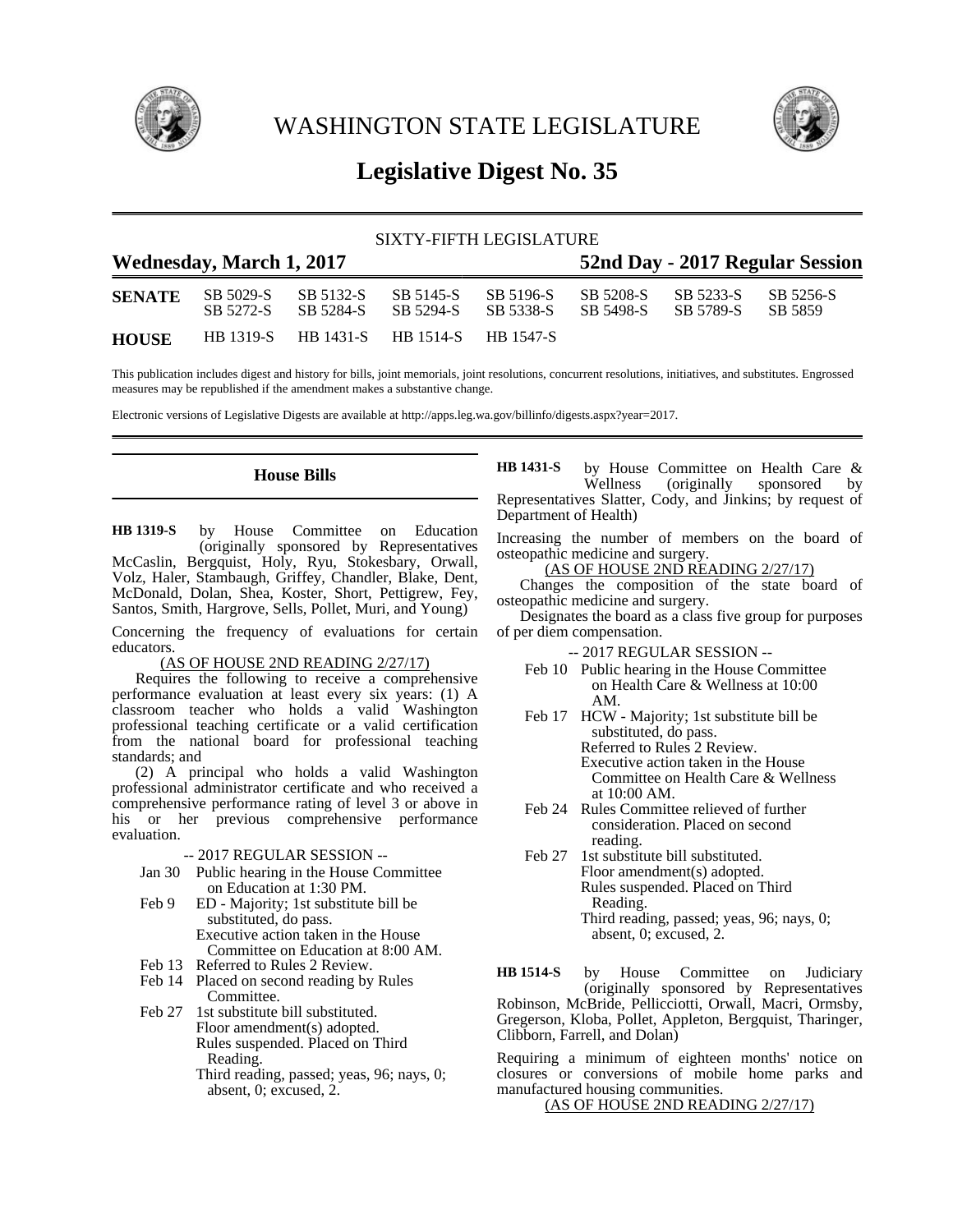Requires a minimum of eighteen months' notice on closures or conversions of mobile home parks and manufactured housing communities.

Requires a tenant who sells a mobile home, manufactured home, or park model within a park to provide the buyer with a copy of any closure notice provided by a landlord at least seven days in advance of the intended sale and transfer.

- -- 2017 REGULAR SESSION --
- Feb 1 Public hearing in the House Committee on Judiciary at 8:00 AM.
- Feb 16 JUDI Majority; 1st substitute bill be substituted, do pass. Minority; do not pass. Executive action taken in the House Committee on Judiciary at 1:00 PM. Feb 17 Referred to Rules 2 Review.
- Feb 24 Rules Committee relieved of further consideration. Placed on second reading.
- Feb 27 1st substitute bill substituted. Floor amendment(s) adopted. Rules suspended. Placed on Third Reading. Third reading, passed; yeas, 54; nays, 42; absent, 0; excused, 2.

by House Committee on Health Care &<br>Wellness (originally sponsored by Wellness (originally sponsored by Representatives Schmick and Cody) **HB 1547-S**

Exempting certain hospitals from certificate of need requirements for the addition of psychiatric beds until June 2019.

(AS OF HOUSE 2ND READING 2/27/17)

Prohibits the department of health from requiring a certificate of need for: (1) The addition of beds to alleviate the need to board psychiatric patients in emergency departments; or

(2) The construction, development, or establishment of a psychiatric hospital licensed as an establishment that will have no more than sixteen beds and provide treatment to adults on ninety or one hundred eighty-day involuntary commitment orders.

Exempts a hospital licensed under chapter 70.41 RCW from certificate of need requirements for the addition of new psychiatric beds.

Exempts a psychiatric hospital licensed as an establishment licensed under chapter 71.12 RCW from certificate of need requirements for the one-time addition of up to thirty new psychiatric beds, if certain conditions are met.

-- 2017 REGULAR SESSION --

Jan 31 Public hearing in the House Committee on Health Care & Wellness at 8:00 AM.

Feb 17 HCW - Majority; 1st substitute bill be substituted, do pass. Referred to Rules 2 Review. Executive action taken in the House Committee on Health Care & Wellness at 10:00 AM.

- Feb 24 Rules Committee relieved of further consideration. Placed on second reading.
- Feb 27 1st substitute bill substituted.

Floor amendment(s) adopted. Rules suspended. Placed on Third Reading. Third reading, passed; yeas, 97; nays, 0; absent, 0; excused, 1.

### **Senate Bills**

by Senate Committee on Law & Justice (originally sponsored by Senators Padden, Darneille, Hasegawa, Pearson, Pedersen, Miloscia, Frockt, Rolfes, Carlyle, Chase, Sheldon, Saldaña, Mullet, Conway, Keiser, and Kuderer; by request of Attorney General) **SB 5029-S**

Creating a criminal no-contact order for human trafficking and promoting prostitution-related offenses.

#### (DIGEST OF PROPOSED 1ST SUBSTITUTE)

Requires a defendant who is charged by citation, complaint, or information with an offense involving trafficking or promoting prostitution in the first or second degree, and is not arrested, to appear in court for arraignment or initial appearance in person, no later than fourteen days after the defendant is served with the citation, complaint, or information.

Requires the court, at that appearance, to determine the necessity of imposing or extending a no-contact order and consider the provisions of RCW 9.41.800 (surrender of weapons or licenses--prohibitions on future possession or licensing) or other conditions of pretrial release according to court rules.

-- 2017 REGULAR SESSION --

- Jan 17 Public hearing in the Senate Committee on Law & Justice at 10:00 AM.
- Feb 16 LAW Majority; 1st substitute bill be substituted, do pass. Executive action taken in the Senate Committee on Law & Justice at 10:00 AM.
- Feb 17 Passed to Rules Committee for second reading.

by Senate Committee on Law & Justice (originally sponsored by Senators Rivers, Conway, Keiser, and Chase; by request of Liquor and Cannabis Board) **SB 5132-S**

Expanding the powers of liquor enforcement officers.

(DIGEST OF PROPOSED 1ST SUBSTITUTE) Allows liquor enforcement officers to enforce: (1) Penal laws relating to the manufacture, importation, transportation, possession, distribution, and sale of marijuana, tobacco, and vapor products; and

(2) Penal and traffic laws relating to the impaired driving of patrons in and around locations licensed by the state liquor and cannabis board.

#### -- 2017 REGULAR SESSION --

- Jan 17 Public hearing in the Senate Committee on Law & Justice at 10:00 AM.
- Feb 16 LAW Majority; 1st substitute bill be substituted, do pass.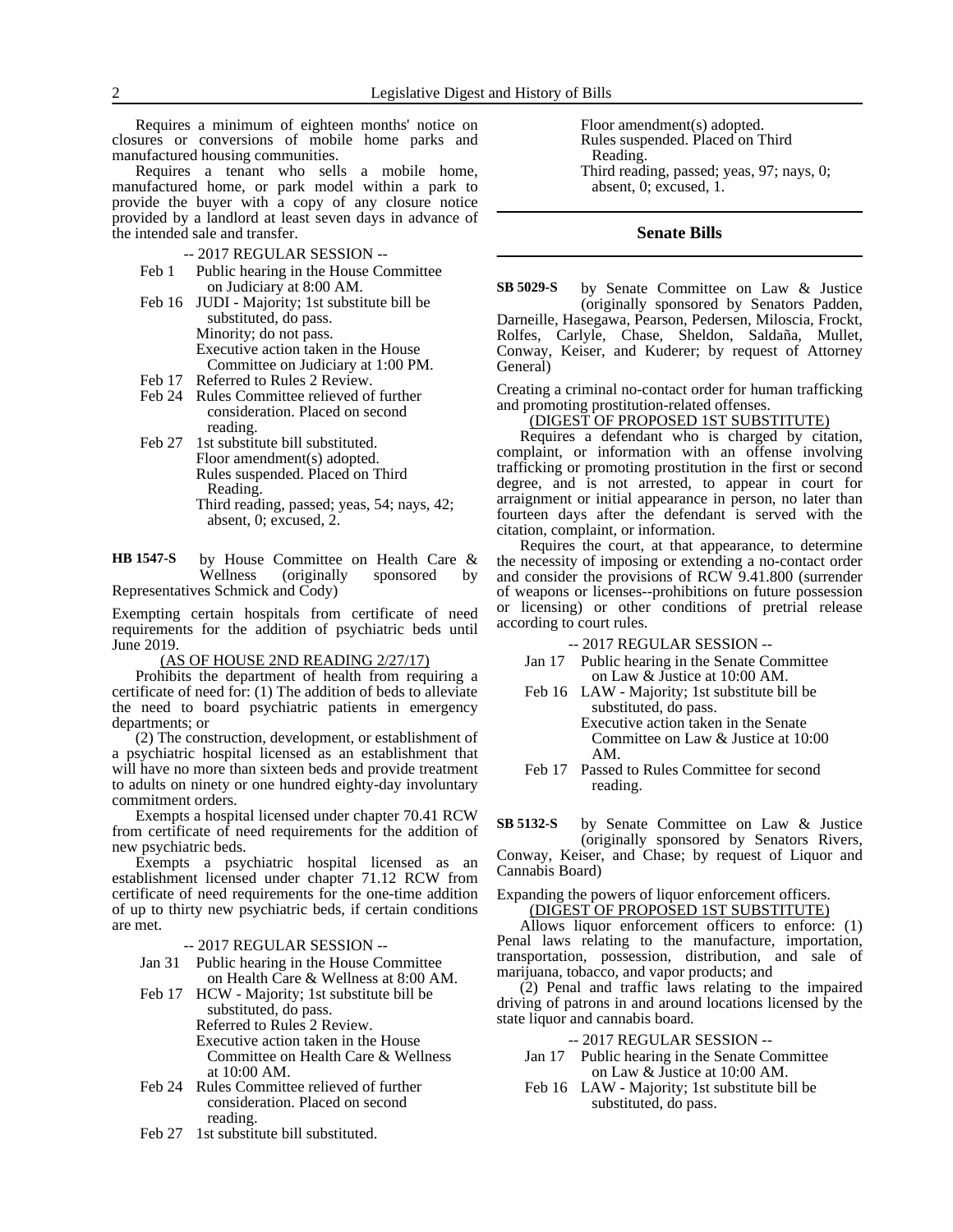Executive action taken in the Senate Committee on Law & Justice at 10:00 AM.

- Feb 17 Passed to Rules Committee for second reading.
- Feb 21 Placed on second reading by Rules Committee.
- Feb 28 1st substitute bill substituted. Rules suspended. Placed on Third Reading. Third reading, passed; yeas, 28; nays, 21; absent, 0; excused, 0.
- by Senate Committee on Commerce, Labor & Sports (originally sponsored by Senators **SB 5145-S**

Liias and Walsh)

Equalizing differences between the liquor industries regarding certain sales of alcohol carrying a private label.

(DIGEST OF PROPOSED 1ST SUBSTITUTE)

Authorizes beer, wine, and spirits private label items to be produced, distributed, and sold by a person otherwise properly licensed to produce, distribute, or sell beer, wine, and spirits.

Authorizes a craft distillery to produce and sell spirits carrying a private label exclusive to a restaurant or private club holding a certain license or a spirits retail licensee holding a certain license.

Authorizes a spirits retail licensee to sell spirits carrying their own private label or a private label exclusive to a restaurant or private club holding a certain license.

-- 2017 REGULAR SESSION --

- Jan 19 Public hearing in the Senate Committee on Commerce and Labor & Sports at 1:30 PM.
- Feb 15 CLS Majority; 1st substitute bill be substituted, do pass. Minority; without recommendation. Executive action taken in the Senate Committee on Commerce and Labor & Sports at 5:45 PM.
- Feb 17 Passed to Rules Committee for second reading.
- by Senate Committee on Agriculture, Water, Trade & Economic Development (originally **SB 5196-S**

sponsored by Senators Warnick, Hobbs, Takko, King, Chase, and Honeyford)

Including cattle feedlots implementing best management practices within the statutory exemption for odor or fugitive dust caused by agricultural activity.

(DIGEST OF PROPOSED 1ST SUBSTITUTE)

Revises the Washington clean air act to exempt cattle feedlots, with operational facilities that have an inventory of at least one thousand cattle in operation between June 1st and October 1st, where vegetation forage growth is not sustained over the majority of the lot during the normal growing season, from requirements for fugitive dust caused by agricultural activity.

Expands the definitions of "agricultural activity" and "good agricultural practices" as they apply to cattle feedlots.

-- 2017 REGULAR SESSION --

- Jan 26 Public hearing in the Senate Committee on Agriculture, Water, and Trade & Economic Development at 8:00 AM.
- Feb 16 AWTE Majority; 1st substitute bill be substituted, do pass. Minority; do not pass. Executive action taken in the Senate
	- Committee on Agriculture, Water, and Trade & Economic Development at 8:00 AM.
- Feb 17 Passed to Rules Committee for second reading.
- Feb 24 Placed on second reading by Rules Committee.
- Feb 28 1st substitute bill substituted. Rules suspended. Placed on Third Reading. Third reading, passed; yeas, 30; nays, 19; absent, 0; excused, 0.
- by Senate Committee on Agriculture, Water, Trade & Economic Development (originally **SB 5208-S**

sponsored by Senators Warnick, Takko, Dansel, Brown, Hawkins, Schoesler, Mullet, and Saldaña)

Creating the Washington rural jobs act.

## (DIGEST OF PROPOSED 1ST SUBSTITUTE)

Establishes the Washington rural jobs act.

Requires the department of commerce to: (1) Accept applications for approval as a rural growth fund;

(2) Once the fund is fully funded, issue a tax credit certificate to each investor whose affidavit was included in the application specifying the amount of the investor's credit-eligible capital contribution; and

(3) Provide a copy of the certificates to the office of the insurance commissioner for investors earning tax credits eligible for use against insurance premium or retaliatory taxes and to the department of revenue for investors earning tax credits eligible for use against business and occupation taxes.

Allows a tax credit, for persons that made a crediteligible capital contribution to a rural growth fund and were issued a tax credit certificate, and allows the credit to be claimed against business and occupation taxes, insurance premium taxes, and retaliatory taxes.

Creates the rural job creation account.

- Provides a July 1, 2023, contingent expiration date.
	- -- 2017 REGULAR SESSION --
- Feb 2 Public hearing in the Senate Committee on Agriculture, Water, and Trade & Economic Development at 8:00 AM.
- Feb 16 AWTE Majority; 1st substitute bill be substituted, do pass. And refer to Ways & Means.

Minority; do not pass.

Executive action taken in the Senate Committee on Agriculture, Water, and Trade & Economic Development at 8:00 AM.

Feb 17 Referred to Ways & Means.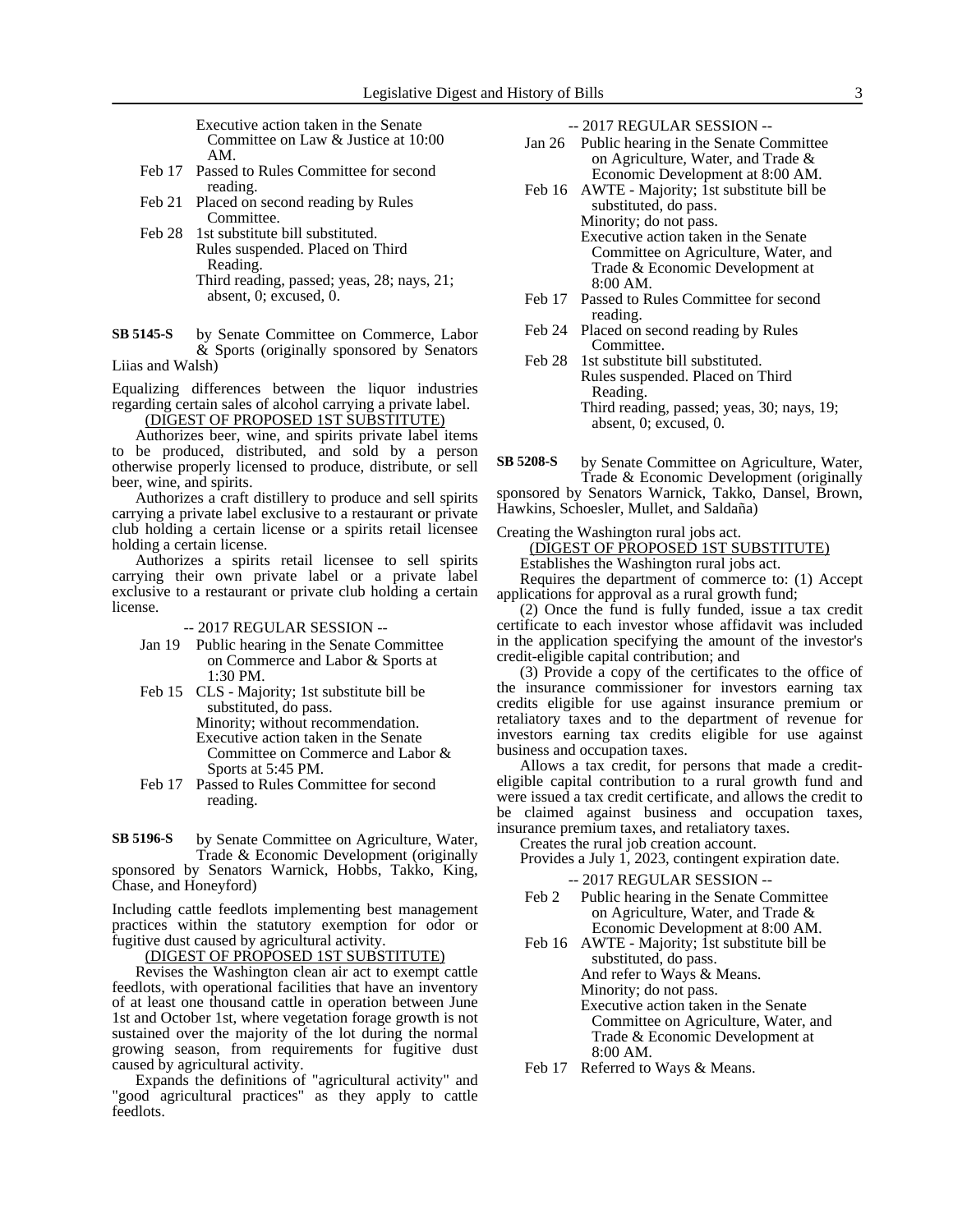by Senate Committee on Commerce, Labor & Sports (originally sponsored by Senators Mullet, Palumbo, Rivers, and Wilson) **SB 5233-S**

Concerning the independent contractor status of certain interpreters and translators.

#### (DIGEST OF PROPOSED 1ST SUBSTITUTE)

Exempts the following from the definition of "employment" for purposes of the employment security act: Services performed by a language translator or interpreter that are provided for others through an agent or broker.

States that, for the purposes of the state industrial insurance act, an individual performing interpreting or translation services for remuneration under an independent contract with a language service company is not a worker and is not included within the mandatory coverage of the state industrial insurance act.

-- 2017 REGULAR SESSION --

- Feb 8 Public hearing in the Senate Committee on Commerce and Labor & Sports at 1:30 PM.
- Feb 15 CLS Majority; 1st substitute bill be substituted, do pass. Minority; do not pass. Minority; without recommendation. Executive action taken in the Senate Committee on Commerce and Labor & Sports at 5:45 PM.
- Feb 17 Passed to Rules Committee for second reading.

by Senate Committee on Law & Justice (originally sponsored by Senators Fain, Pedersen, Zeiger, Palumbo, Miloscia, Frockt, Darneille, Chase, Kuderer, and Hunt) **SB 5256-S**

Concerning sexual assault protection orders. (DIGEST OF PROPOSED 1ST SUBSTITUTE)

Addresses the duration and renewal of an ex parte order regarding sexual assault protection.

-- 2017 REGULAR SESSION --

- Feb 15 Public hearing in the Senate Committee on Law & Justice at 8:00 AM.
- Feb 16 LAW Majority; 1st substitute bill be substituted, do pass. Executive action taken in the Senate Committee on Law & Justice at 10:00 AM.
- Feb 17 Passed to Rules Committee for second reading.
- Feb 21 On motion, referred to Rules Green Sheet for second reading.
- Feb 28 Placed on second reading by Rules Committee.

by Senate Committee on Law & Justice (originally sponsored by Senators Saldaña, Hasegawa, Ranker, Chase, Hunt, Darneille, Wellman, Keiser, Cleveland, Takko, and Kuderer) **SB 5272-S**

Vacating convictions arising from offenses committed as a result of being a victim of trafficking, promoting prostitution, or promoting commercial sexual abuse of a minor.

## (DIGEST OF PROPOSED 1ST SUBSTITUTE)

Addresses the vacating of prostitution offenses when the person committed the offense as a result of being a victim of trafficking, promoting prostitution in the first degree, promoting commercial sexual abuse of a minor, or trafficking in persons under the trafficking victims protection act.

Requires a motion for vacation of a conviction of the prostitution offenses to be supported by the sworn testimony of the applicant at a hearing before the court.

-- 2017 REGULAR SESSION --

- Feb 14 Public hearing in the Senate Committee on Law & Justice at 10:00 AM.
- Feb 16 LAW Majority; 1st substitute bill be substituted, do pass. Executive action taken in the Senate Committee on Law & Justice at 10:00 AM.
- Feb 17 Passed to Rules Committee for second reading.
- Feb 21 Placed on second reading by Rules Committee.
- Feb 22 1st substitute bill substituted. Rules suspended. Placed on Third Reading. Third reading, passed; yeas, 49; nays, 0; absent, 0; excused, 0. -- IN THE HOUSE --
- Feb 23 First reading, referred to Public Safety (Not Officially read and referred until adoption of Introduction report).

by Senate Committee on Commerce, Labor & Sports (originally sponsored by Senators **SB 5284-S**

Carlyle and Rivers)

Addressing the regulation of marijuana advertising. (DIGEST OF PROPOSED 1ST SUBSTITUTE)

Prohibits a marijuana licensee from targeting youth:

(1) In the advertising, promotion, or marketing of marijuana or marijuana products;

(2) By using objects such as toys, inflatables, characters, or cartoon characters or other depiction designed to be appealing to children; or

(3) By using or employing a commercial mascot outside of a marijuana business.

Prohibits marijuana licensees from using outdoor advertising: (1) On signs and placards in arenas, stadiums, shopping malls, fairs, farmers markets, and video game arcades;

(2) On billboards visible from a street, road, highway, right-of-way, or public parking area;

(3) On other advertisements;

(4) On the inside surface of a window facing outward; or

(5) On or within private or public vehicles, bus stops, taxi stands, transportation waiting areas, train stations, airports, or similar transit-related locations.

Authorizes a local government to adopt rules on the outdoor advertising that are more restrictive than the restrictions imposed in this act.

-- 2017 REGULAR SESSION --

Feb 13 Public hearing in the Senate Committee on Commerce and Labor & Sports at 1:30 PM.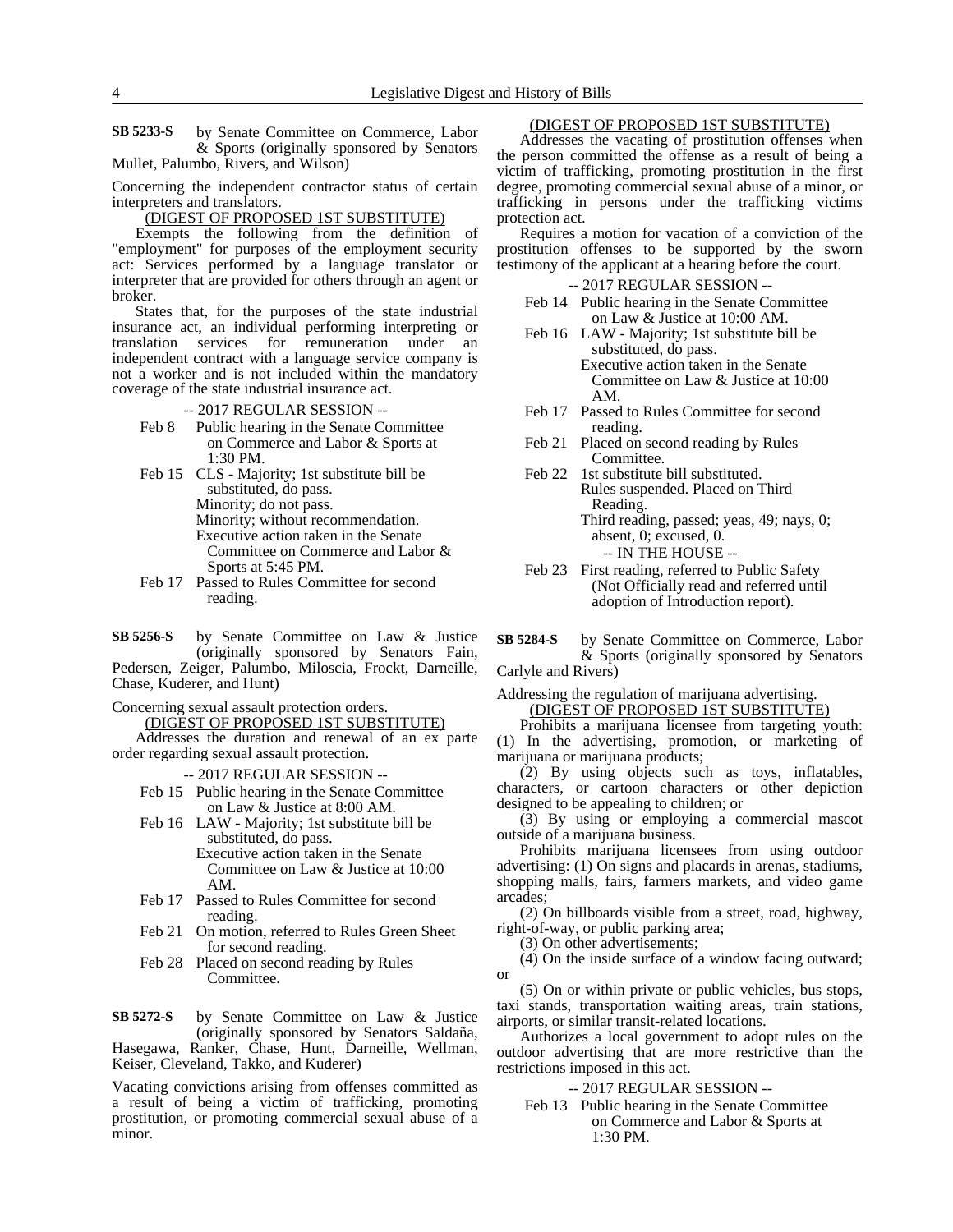- Feb 15 CLS Majority; 1st substitute bill be substituted, do pass. Minority; without recommendation. Executive action taken in the Senate Committee on Commerce and Labor & Sports at 5:45 PM.
- Feb 17 Passed to Rules Committee for second reading.
- Feb 21 Placed on second reading by Rules Committee.
- by Senate Committee on Law & Justice (originally sponsored by Senators Padden **SB 5294-S**

and O'Ban)

Concerning the department of corrections.

(DIGEST OF PROPOSED 1ST SUBSTITUTE)

Addresses the department of corrections' early release error of over thirty-two hundred prisoners during a thirteen-year period.

Authorizes the creation of the office of the corrections ombuds, independent of the department of corrections and the governor's office.

Requires the governor to: (1) Convene an ombuds advisory council with several purposes in support of the ombuds function; and

(2) Ensure that all offices are performing their duties and all personal and professional conflicts of interest are avoided.

Requires the state auditor to designate the nonprofit organization that will contract to operate the office of the corrections ombuds.

Directs the office of financial management to require the performance audit of the state employee whistleblower program to review the legislative report from the senate law and justice committee and other pertinent documentation regarding the department of corrections early release error, with particular focus on the inability of department of corrections employees to use the state employee whistleblower program to address concerns with mismanagement of the department of corrections.

Prohibits the settlement of a cause of action brought by an employee from containing a provision prohibiting the employee from future work in state government.

Requires the joint legislative audit and review committee to conduct an immediate performance audit of the information technology and records departments at the department of corrections.

Creates the joint legislative task force to simplify criminal sentencing to: (1) Review and make recommendations regarding how the sentencing reform act of 1981 can be simplified; and

(2) Limit the review to technical, nonsubstantive changes that will not reduce punishment or risk public safety.

-- 2017 REGULAR SESSION --

- Feb 9 Public hearing in the Senate Committee on Law & Justice at 10:00 AM.
- Feb 16 LAW Majority; 1st substitute bill be substituted, do pass. And refer to Ways & Means.
	- Executive action taken in the Senate Committee on Law & Justice at 10:00 AM.
- Feb 17 Referred to Ways & Means.
- Feb 20 Public hearing in the Senate Committee on Ways & Means at 1:30 PM.
- Feb 23 WM Majority; do pass 1st substitute bill proposed by Law & Justice. Executive action taken in the Senate Committee on Ways & Means at 1:30 PM.
- Feb 24 Passed to Rules Committee for second reading.
- by Senate Committee on Transportation (originally sponsored by Senators Wilson and Takko) **SB 5338-S**

Concerning registration enforcement for off-road vehicles and snowmobiles.

(AS OF SENATE 2ND READING 2/27/17)

Requires the department of licensing to notify, by certified mail with return receipt requested, purchasers of warranties of off-road vehicles and snowmobiles that are not properly registered in the state.

States that it is a gross misdemeanor for a resident to knowingly fail to: (1) Apply for a Washington state certificate of title for, or register, an off-road vehicle within fifteen days of receiving or refusing a notice issued by the department of licensing; and

(2) Register a snowmobile within fifteen days of receiving or refusing a notice issued by the department of licensing.

Requires motorsports vehicle manufacturers to report to the department of licensing a listing of motorsports vehicle warranties for off-road vehicles and snowmobiles sold to this state's residents by out-of-state motorsports vehicle dealers in the previous calendar year.

-- 2017 REGULAR SESSION --

- Feb 6 Public hearing in the Senate Committee on Transportation at 3:30 PM.
- Feb 13 TRAN Majority; 1st substitute bill be substituted, do pass. Executive action taken in the Senate Committee on Transportation at 3:30 PM.
- Feb 14 Passed to Rules Committee for second reading.
- Feb 21 Placed on second reading by Rules Committee.
- Feb 27 1st substitute bill substituted. Floor amendment(s) adopted. Rules suspended. Placed on Third Reading. Third reading, passed; yeas, 49; nays, 0; absent, 0; excused, 0.

by Senate Committee on Human Services, **SB 5498-S**

Mental Health & Housing (originally sponsored by Senators O'Ban, Darneille, Warnick, Rivers, Billig, Zeiger, Carlyle, Walsh, Mullet, Miloscia, Liias, Keiser, Hunt, and Saldaña; by request of Office of the Governor)

Creating the department of children, youth, and families. (DIGEST OF PROPOSED 1ST SUBSTITUTE)

Creates the department of children, youth, and families.